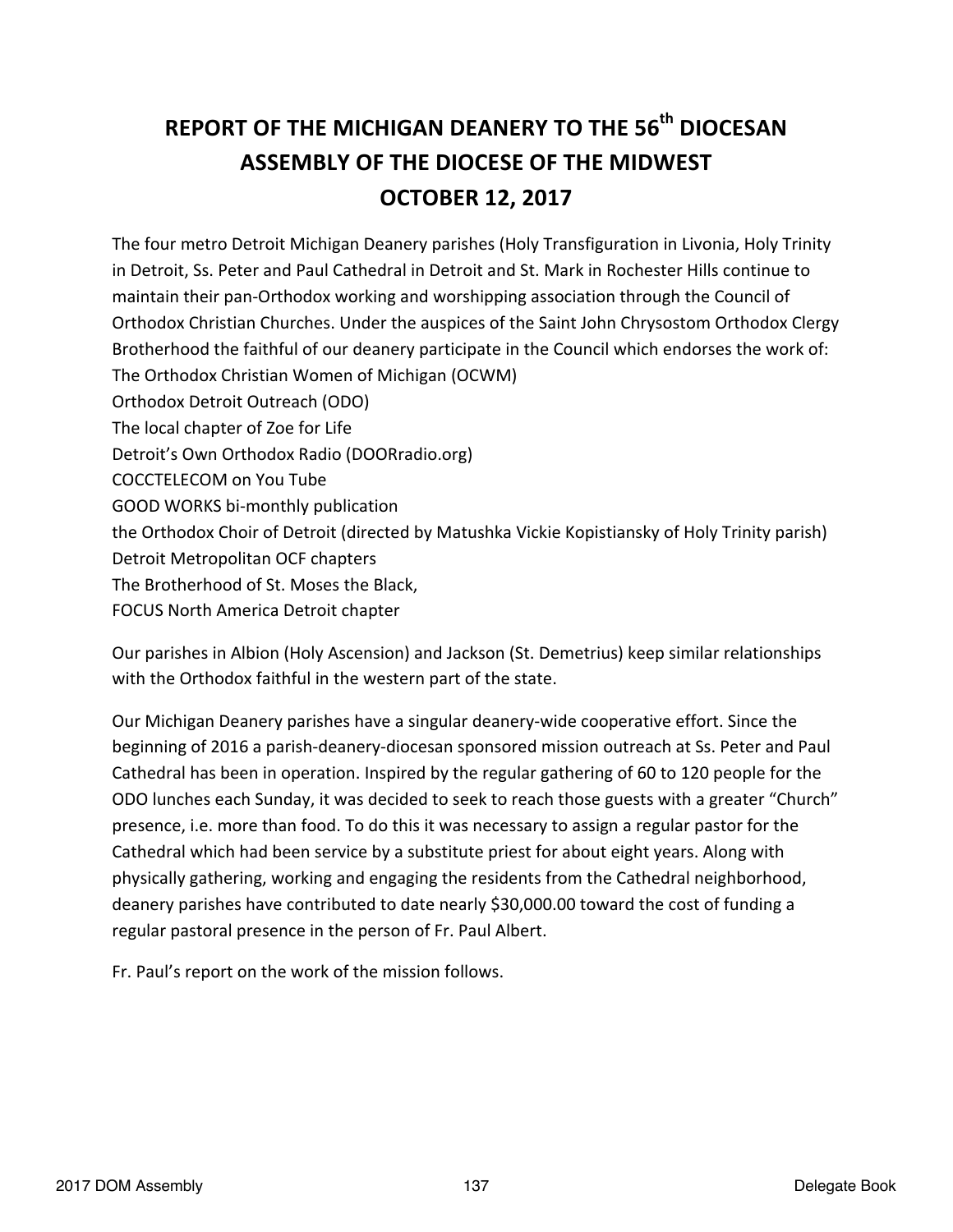#### DOM PARISH ANNUAL REPORT As of September 1, 2017

**Parish Name and Address Photo Photo Photo Photo Holy Ascension Orthodox Church PO Box 367 810 Austin Av. Albion, MI 49224 Clergy** Fr Joshua Frigerio, rector. Fr. Deacon John Wesner. Fr Angelo Pepps (attached). **Committees/Societies** n/a **Since September 2016** Highlights of Top Three Activities Mid-August annual Orthodox Family Camp a success. Annual Project Mexico mission trip was great. 100th Anniversary come and gone. Outreach and Charitable Activities Fr. Angelo is trying to get a mission off the ground in Kalamazoo, 45 minutes to our west. OCF activities in neighboring colleges. Major Challenges Faced Old building upkeep. Sin. **Upcoming Special Events/Anniversaries - September 2017 to August 2018**

n/a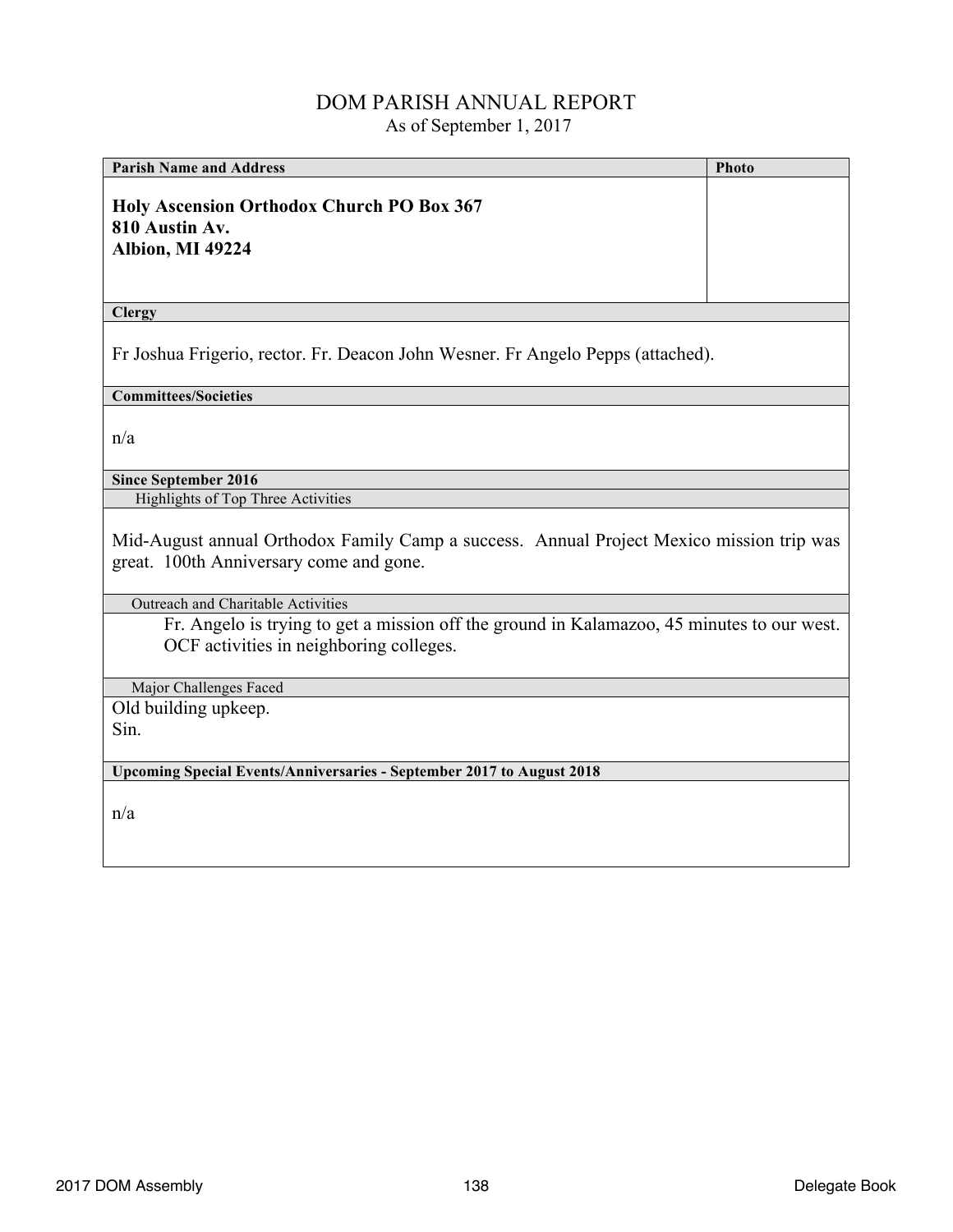|                                                             | As of<br>September 1,<br>2015                       | As of<br>September 1,<br>2016                       | As of<br>September 1,<br>2017                       |
|-------------------------------------------------------------|-----------------------------------------------------|-----------------------------------------------------|-----------------------------------------------------|
| <b>Supporting Membership Count</b>                          | 45                                                  | 50                                                  | 55                                                  |
|                                                             | September<br><b>2014 thru</b><br><b>August 2015</b> | September<br><b>2015 thru</b><br><b>August 2016</b> | September<br><b>2016 thru</b><br><b>August 2017</b> |
| <b>Average Sunday Divine Liturgy</b><br><b>Attendance</b>   | 60                                                  | 70                                                  | 80                                                  |
| <b>Average Sunday Divine Liturgy</b><br><b>Communicants</b> | 45                                                  | 50                                                  | 55                                                  |
| <b>Average Saturday Vigil/Vespers</b><br><b>Attendance</b>  | 20                                                  | 25                                                  | 30                                                  |
| <b>Number of Catechumens</b>                                | 3                                                   | $\overline{4}$                                      | 5                                                   |
|                                                             | September<br>$2014$ thru<br><b>August 2015</b>      | September<br><b>2015 thru</b><br>August 2016        | September<br><b>2016 thru</b><br><b>August 2017</b> |
| <b>Baptisms</b>                                             | $\overline{4}$                                      | 5                                                   | $\overline{7}$                                      |
| <b>Funerals</b>                                             | 3                                                   | 1                                                   | $\boldsymbol{0}$                                    |
| <b>Marriages</b>                                            | $\overline{0}$                                      | $\overline{2}$                                      | $\boldsymbol{0}$                                    |
| <b>Receptions into Orthodoxy</b>                            | 3                                                   | 6                                                   | 5                                                   |
| <b>Church School/Number Enrolled</b>                        | 10                                                  | 10                                                  | 10                                                  |
| <b>Adult Education/Number</b><br>Participating              | 10                                                  | 10                                                  | 10                                                  |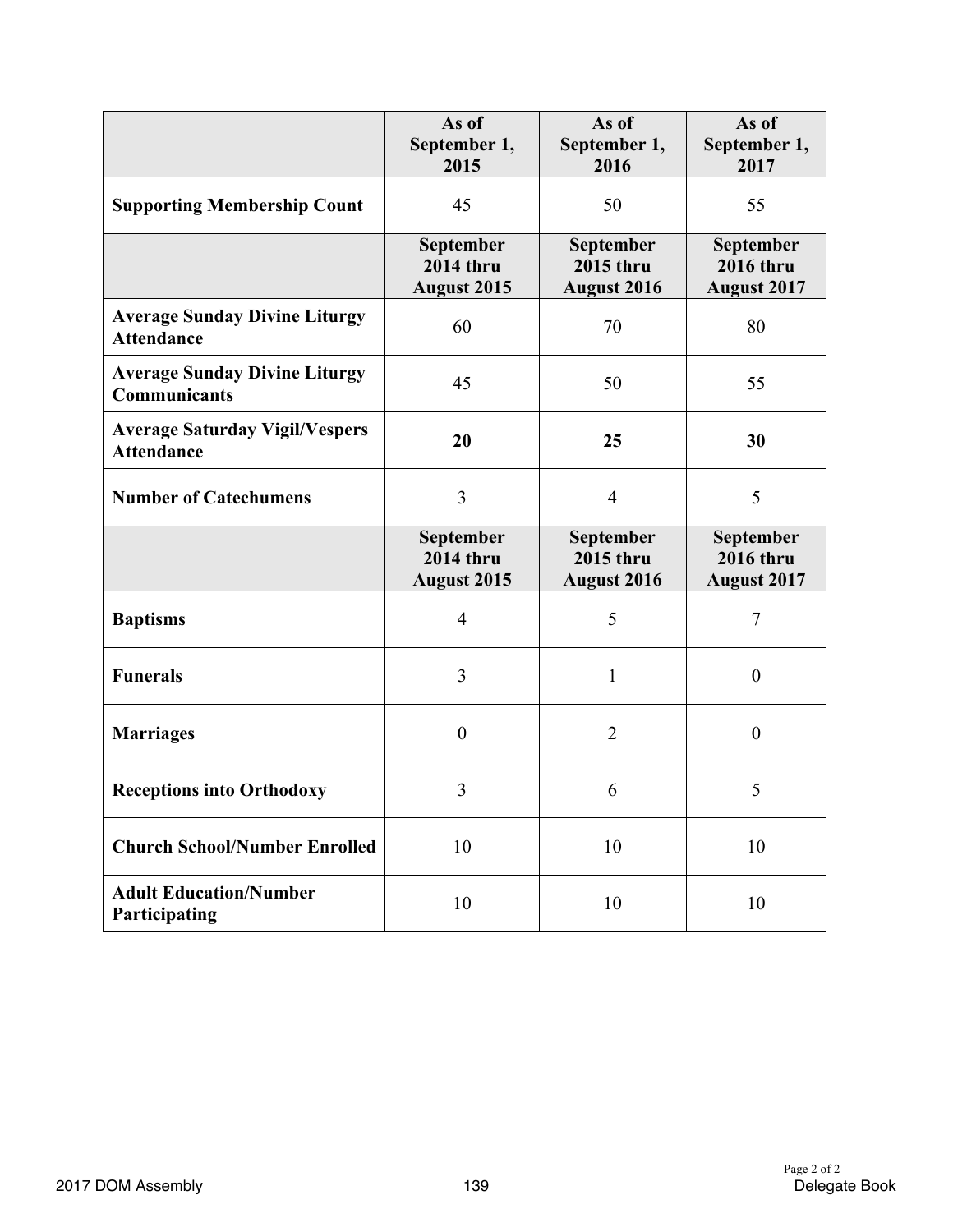| <b>Parish Name and Address</b>                                                                                                                                    | <b>Photo</b> |  |
|-------------------------------------------------------------------------------------------------------------------------------------------------------------------|--------------|--|
| <b>Holy Trinity</b><br>20500 Anglin<br>Detroit, MI<br>48234                                                                                                       |              |  |
| <b>Clergy</b>                                                                                                                                                     |              |  |
| Fr. Lev Kopistiansky                                                                                                                                              |              |  |
| (Subdeacon James Rimelspach) Minor Order.                                                                                                                         |              |  |
| <b>Committees/Societies</b>                                                                                                                                       |              |  |
| <b>Holy Trinity Brotherhood</b>                                                                                                                                   |              |  |
| Protection of Virgin Mary Sisterhood                                                                                                                              |              |  |
| Holy Trinity Choir.                                                                                                                                               |              |  |
| Church School.                                                                                                                                                    |              |  |
| <b>Since September 2016</b>                                                                                                                                       |              |  |
| Highlights of Top Three Activities                                                                                                                                |              |  |
| Hosting of Miraculous Ikon of the Righteous Anna from St. Tikhons Monastery with anointing<br>and Nativity Fast Retreat given by Monk Michael from the monastery. |              |  |
| Hosting of one of the Sunday Lenten Vespers for the Council of Orthodox Christian Churches of<br>Detroit.                                                         |              |  |
| Our annual Parish Picnic held in July.                                                                                                                            |              |  |
| Outreach and Charitable Activities                                                                                                                                |              |  |
| Hosting Sunday Feeding the Hungry meals at sister parish of Sts. Peter and Paul in conjunction<br>with Orthodox Detroit Outreach.                                 |              |  |
| Prison Ministry correspondence outreach with 3 different Michigan prison facilities.                                                                              |              |  |
| Annual IOCC charity contribution made by our church school children in conjunction with<br>Souper Bowl Sunday event.                                              |              |  |
| Annual St. Tikhons financial support during Miraculous Ikon visit.                                                                                                |              |  |
| Usual appeals from National Church.                                                                                                                               |              |  |
| COCC Food Pantry and Clothes donations.                                                                                                                           |              |  |
| Major Challenges Faced                                                                                                                                            |              |  |
| Lack of manpower.                                                                                                                                                 |              |  |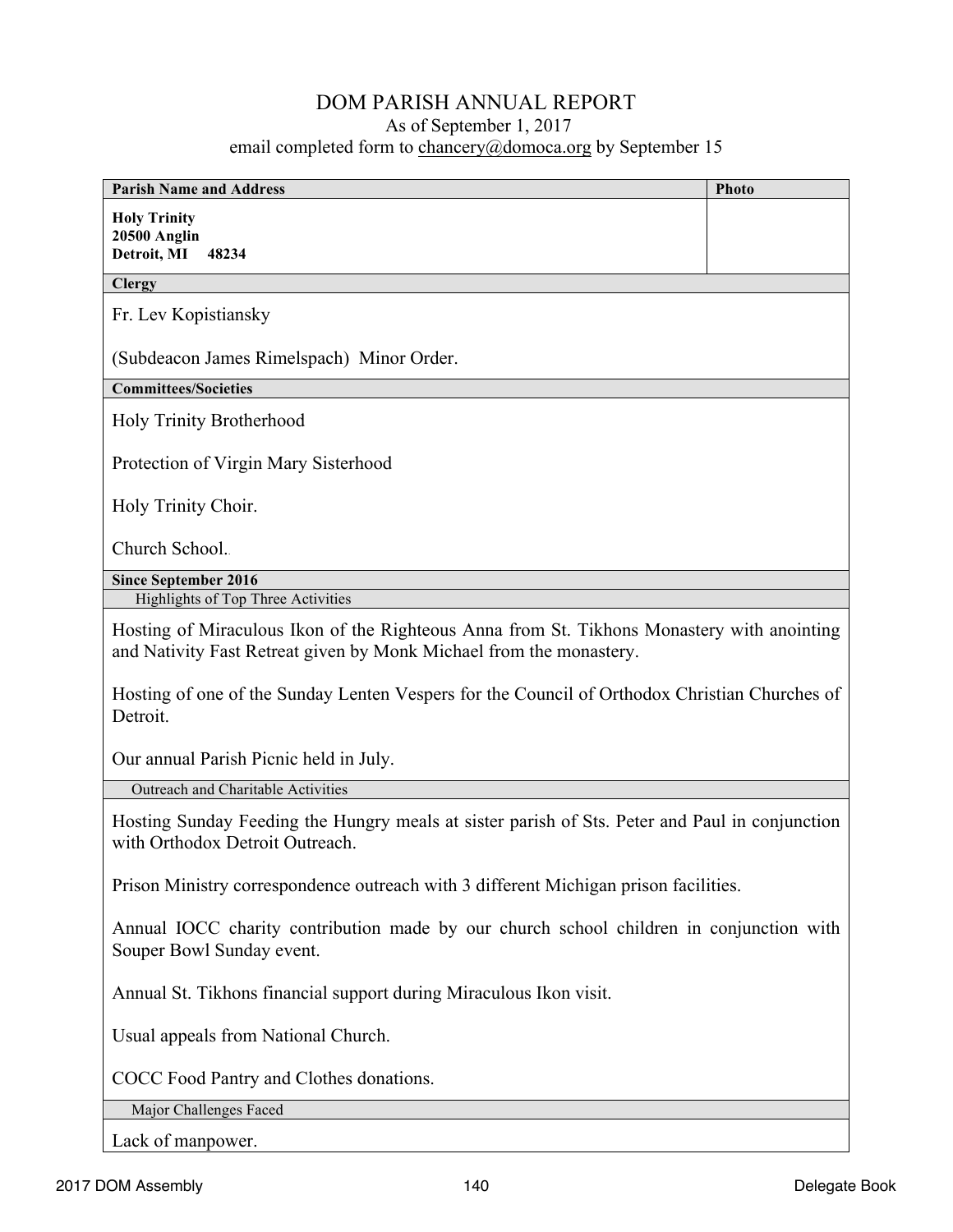Lack of New Parish Council Officers.

Need the ability to establish committees to be more productive.

### **Upcoming Special Events/Anniversaries - September 2017 to August 2018**

None scheduled at this time.

|                                                             | As of<br>September 1,<br>2015                       | As of<br>September 1,<br>2016                       | As of<br>September 1,<br>2017                       |
|-------------------------------------------------------------|-----------------------------------------------------|-----------------------------------------------------|-----------------------------------------------------|
| <b>Supporting Membership Count</b>                          | 58                                                  | 58                                                  | 57                                                  |
|                                                             | September<br><b>2014 thru</b><br><b>August 2015</b> | September<br><b>2015 thru</b><br><b>August 2016</b> | September<br><b>2016 thru</b><br><b>August 2017</b> |
| <b>Average Sunday Divine Liturgy</b><br><b>Attendance</b>   | 68                                                  | 65                                                  | 62                                                  |
| <b>Average Sunday Divine Liturgy</b><br><b>Communicants</b> | 60                                                  | 52                                                  | 52                                                  |
| <b>Average Saturday Vigil/Vespers</b><br><b>Attendance</b>  | 10                                                  | $\overline{7}$                                      | 6                                                   |
| <b>Number of Catechumens</b>                                | $\mathbf{1}$                                        | $\mathbf{1}$                                        | 1                                                   |
|                                                             | September<br><b>2014 thru</b><br><b>August 2015</b> | September<br><b>2015 thru</b><br><b>August 2016</b> | September<br><b>2016 thru</b><br><b>August 2017</b> |
| <b>Baptisms</b>                                             | 3                                                   | 5                                                   | 5                                                   |
| <b>Funerals</b>                                             | 5                                                   | 10                                                  | 10                                                  |
| <b>Marriages</b>                                            | $\overline{2}$                                      | 3                                                   | $\overline{3}$                                      |
| <b>Receptions into Orthodoxy</b>                            | 1                                                   | 3                                                   | $\boldsymbol{0}$                                    |
| <b>Church School/Number Enrolled</b>                        | 21                                                  | 20                                                  | 22                                                  |
| <b>Adult Education/Number</b><br>Participating              | 8                                                   | 6                                                   | 7                                                   |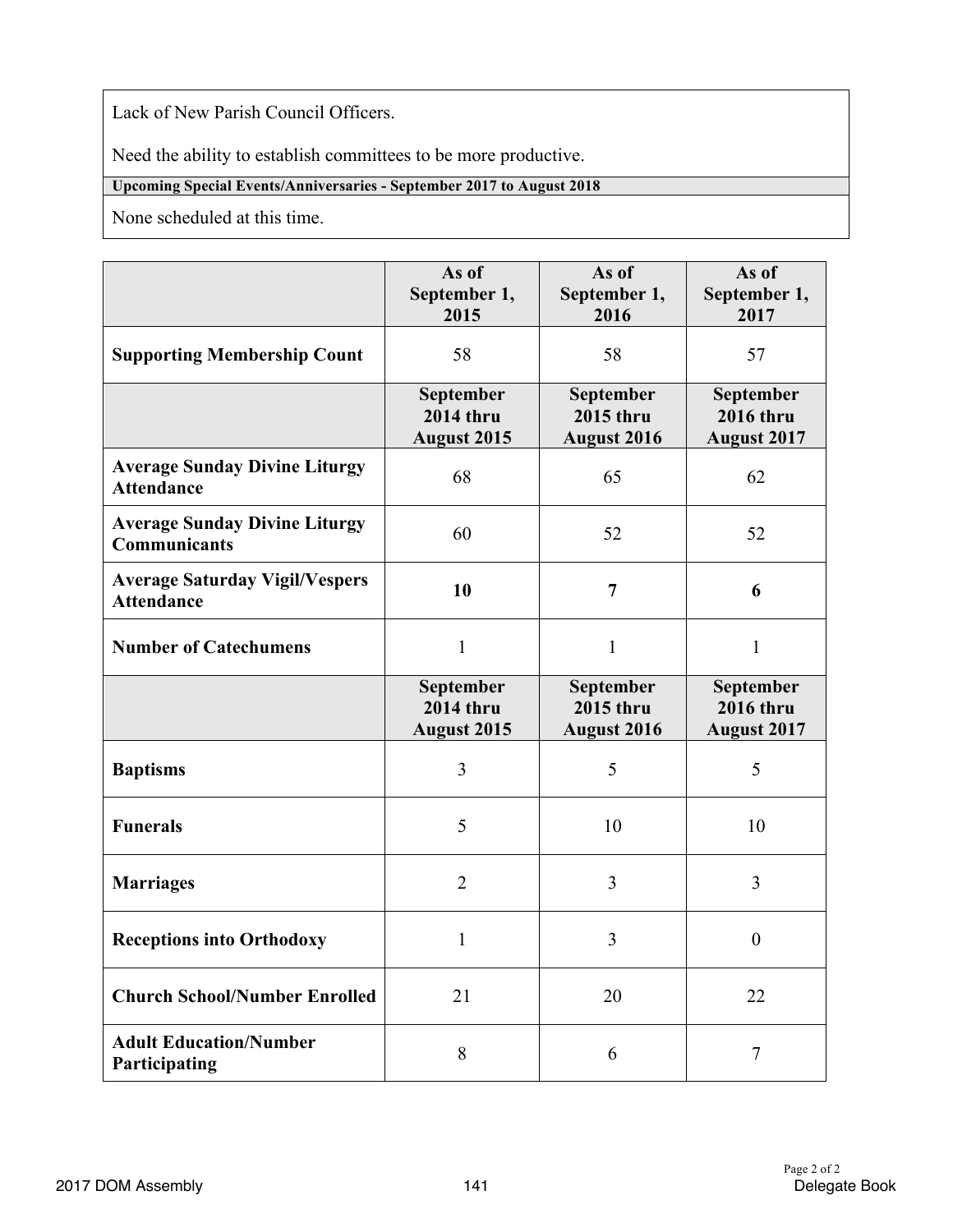## DOM PARISH ANNUAL REPORT

As of September 1, 2017

email completed form to chancery@domoca.org by September 15

| <b>Parish Name and Address</b>                                                                                          | <b>Photo</b> |  |  |
|-------------------------------------------------------------------------------------------------------------------------|--------------|--|--|
| <b>Saints Peter &amp; Paul Orthodox Cathedral</b>                                                                       |              |  |  |
| <b>3810 Gilbert Street</b>                                                                                              |              |  |  |
| Detroit, MI 48210                                                                                                       |              |  |  |
|                                                                                                                         |              |  |  |
| <b>Clergy</b>                                                                                                           |              |  |  |
| V. Rev. Fr. Paul Albert                                                                                                 |              |  |  |
| P.O. Box 186                                                                                                            |              |  |  |
| Sylvania, OH 43560                                                                                                      |              |  |  |
| 419-944-3995                                                                                                            |              |  |  |
| <b>Committees/Societies</b>                                                                                             |              |  |  |
| Choir/sacred Music Ministry                                                                                             |              |  |  |
| <b>Greeter Ministry</b>                                                                                                 |              |  |  |
| Neighborhood Outreach Ministries                                                                                        |              |  |  |
| Ladies Altar Guild                                                                                                      |              |  |  |
| <b>Campus Ministries</b>                                                                                                |              |  |  |
| <b>Since September 2016</b>                                                                                             |              |  |  |
| Highlights of Top Three Activities                                                                                      |              |  |  |
| 1) Developing parish Community Center as regional Missionary Center                                                     |              |  |  |
| 2) Orthodox Missions Weekend – May 27-28, 2017<br>Parish hosted /Orthodox Detroit Outreach mission work in neighborhood |              |  |  |
| 3) Wayne State Campus outreach-providing opportunities for students to engage in Orthodox<br>Christian activities       |              |  |  |
|                                                                                                                         |              |  |  |
| Outreach and Charitable Activities                                                                                      |              |  |  |
| (see above)                                                                                                             |              |  |  |
|                                                                                                                         |              |  |  |
|                                                                                                                         |              |  |  |
|                                                                                                                         |              |  |  |
|                                                                                                                         |              |  |  |
|                                                                                                                         |              |  |  |
| Major Challenges Faced                                                                                                  |              |  |  |
| Too few members/too much facilities                                                                                     |              |  |  |
| We are potentially repurposing our Community Center into a regionally managed Orthodox                                  |              |  |  |
| Christian Missionary Center-with faithful from several local parishes sharing the responsibilities                      |              |  |  |
| of further developing and sustaining our pan-Orthodox missionary ministries in SW Detroit.                              |              |  |  |
| <b>Upcoming Special Events/Anniversaries - September 2017 to August 2018</b>                                            |              |  |  |
| Capital Campaign-helping improve Community Center facilities                                                            |              |  |  |
| 2018 Orthodox Mission Weekend                                                                                           |              |  |  |
| Fall programs of Bible Study and Fellowship for our neighbors who gather weekly for our                                 |              |  |  |
| Sunday meal at the Community Center                                                                                     |              |  |  |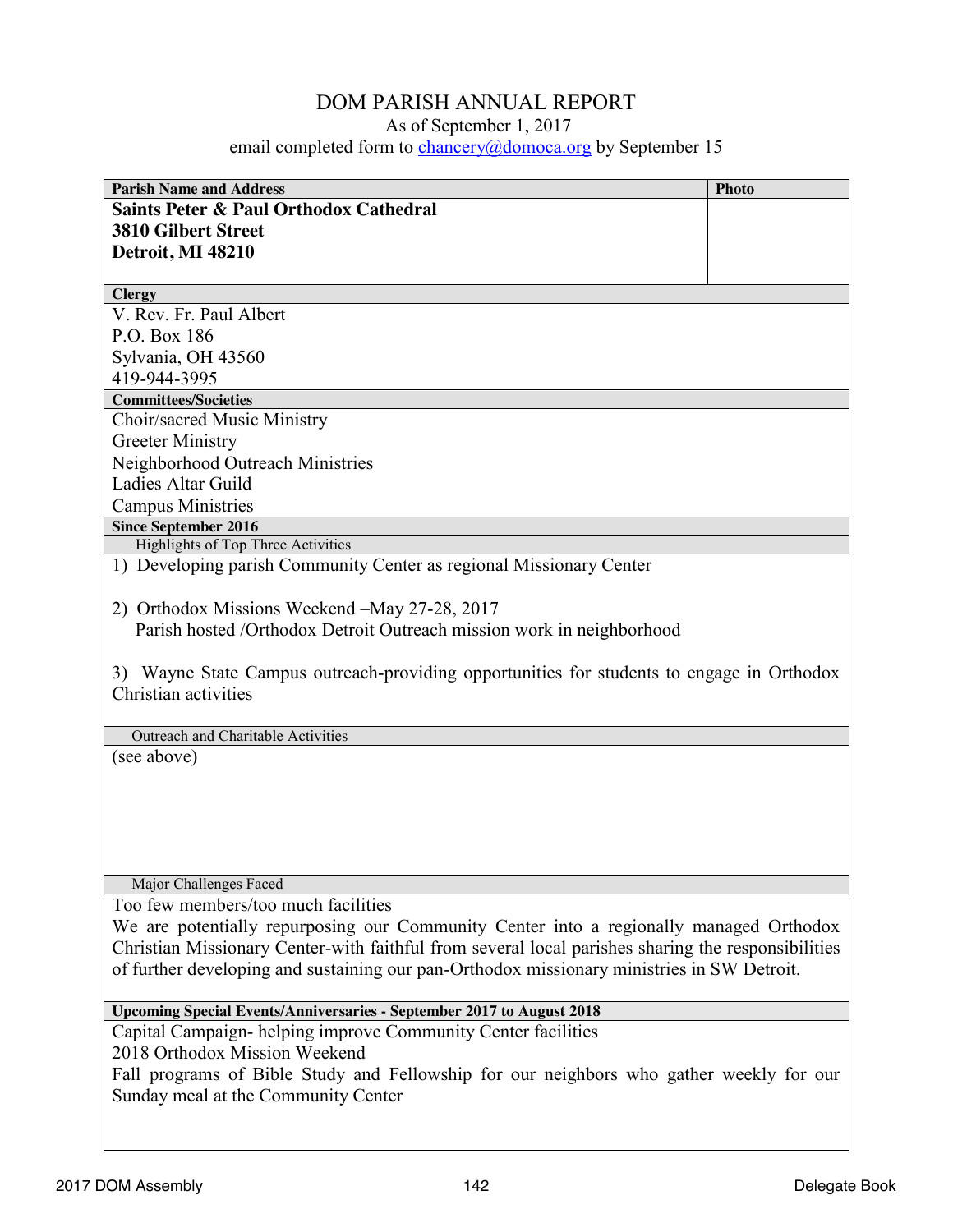|                                                             | As of<br>September 1,<br>2015                              | As of<br>September 1,<br>2016                       | As of<br>September 1,<br>2017                              |
|-------------------------------------------------------------|------------------------------------------------------------|-----------------------------------------------------|------------------------------------------------------------|
| <b>Supporting Membership Count</b>                          | 33                                                         | 36                                                  | 34                                                         |
|                                                             | <b>September</b><br><b>2014 thru</b><br><b>August 2015</b> | <b>September</b><br>2015 thru<br><b>August 2016</b> | <b>September</b><br><b>2016 thru</b><br><b>August 2017</b> |
| <b>Average Sunday Divine Liturgy</b><br><b>Attendance</b>   | 25                                                         | 35                                                  | 40                                                         |
| <b>Average Sunday Divine Liturgy</b><br><b>Communicants</b> | 22                                                         | 33                                                  | 36                                                         |
| <b>Average Saturday Vigil/Vespers</b><br><b>Attendance</b>  | $\boldsymbol{0}$                                           | 6                                                   | 8                                                          |
| <b>Number of Catechumens</b>                                |                                                            | $\mathbf{1}$                                        | $\overline{2}$                                             |
|                                                             | <b>September</b><br><b>2014 thru</b><br><b>August 2015</b> | <b>September</b><br>2015 thru<br><b>August 2016</b> | <b>September</b><br><b>2016 thru</b><br>August 2017        |
| <b>Baptisms</b>                                             | 1                                                          | 1                                                   | $\overline{2}$                                             |
| <b>Funerals</b>                                             | $\overline{4}$                                             | $\overline{4}$                                      | $\overline{2}$                                             |
| <b>Marriages</b>                                            |                                                            |                                                     | $\mathbf{1}$                                               |
| <b>Receptions into Orthodoxy</b>                            |                                                            |                                                     | 1                                                          |
| <b>Church School/Number Enrolled</b>                        | $\overline{4}$                                             | $\overline{7}$                                      | $\overline{7}$                                             |
| <b>Adult Education/Number</b><br>Participating              |                                                            | 8                                                   | 14                                                         |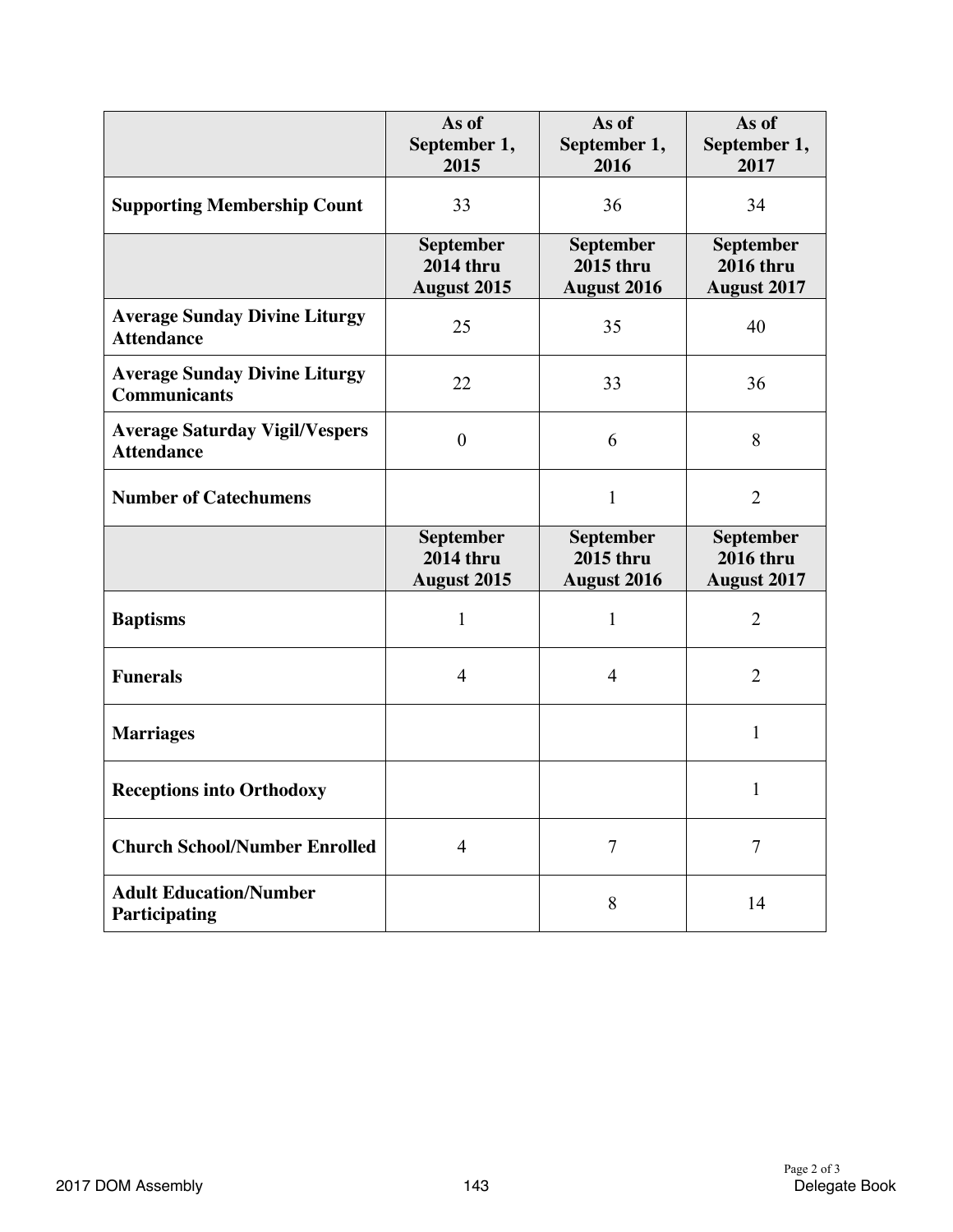Saints Peter & Paul Orthodox Cathedral 2017 Report/Summary

In this past year our Lord has provided us many blessed opportunities to grow in our discipleship and missionary ministrations, and further incline our hearts and souls towards His kingdom.

We continue to gain momentum as our worshipping community strengthens and solidifies around a more clarified vision. We are being called to provide a sacramental presence in the inner city of Detroit, and extend our Eucharistic celebration into the neighborhood, in serving our neighbors at our Community Center. This fall our Christian witness with our neighbors will include a time before our weekly Sunday meal for adult Bible Study and weekly lesson for the children. We are helping heal and restore a sense of Christian community in a very challenged and broken setting. Also this fall we begin a more focused outreach to our Wayne State campus neighbors. Two campus professors are active in our mission parish, and are helping us coordinate some faith-sharing activities with the students.

As a parish we continue to address the challenge of being a small congregation in a large, deteriorating innercity church campus. We are challenged to address the immediate need for more help in sustaining the existing facilities, all the while responding to the ministerial opportunities this setting provides in service to Christ in our neighbors.

We are very blessed to experience a growing involvement among our Deanery parish faithful (and the greater pan Orthodox community) in the works of mercy we are cultivating in our missionary parish setting. We thank our Bishop Paul, who has visited us twice in this past year, and our deanery clergy who actively promote our missionary opportunities within their parishes. Because of the faith and love that our faithful

share with us, the grace of the Holy Spirit continues to sustain us in this work.

We are encouraged to see continuing help from the diocese and deanery-providing a pastoral presence for yet another year, as this has enabled our momentum to carry us forward together. Every week, missionaries from the surrounding churches join us at Divine Liturgy, fellowship, and our weekly Sunday Neighborhood Meal.

Partnering with Orthodox Detroit Outreach and a Detroit chapter of Zoe for Life, our missionary parish has been committed for over six consistent years to serving our neighbors in need. It takes



time to build relationships with our neighbors founded on love, trust, and respect. Over these six years together, we have begun to lay a missionary foundation. This slow but productive process is better enabling us to bring the Church to where it is not-the real work of the Orthodox Christian missionary in the world.

We thank you for your prayers that we might continue to patiently "wait upon the Lord" as He guides and directs our next steps in this blessed work together.

Fr. Paul Albert and all the faithful missionaries at Sts. Peter & Paul in SW Detroit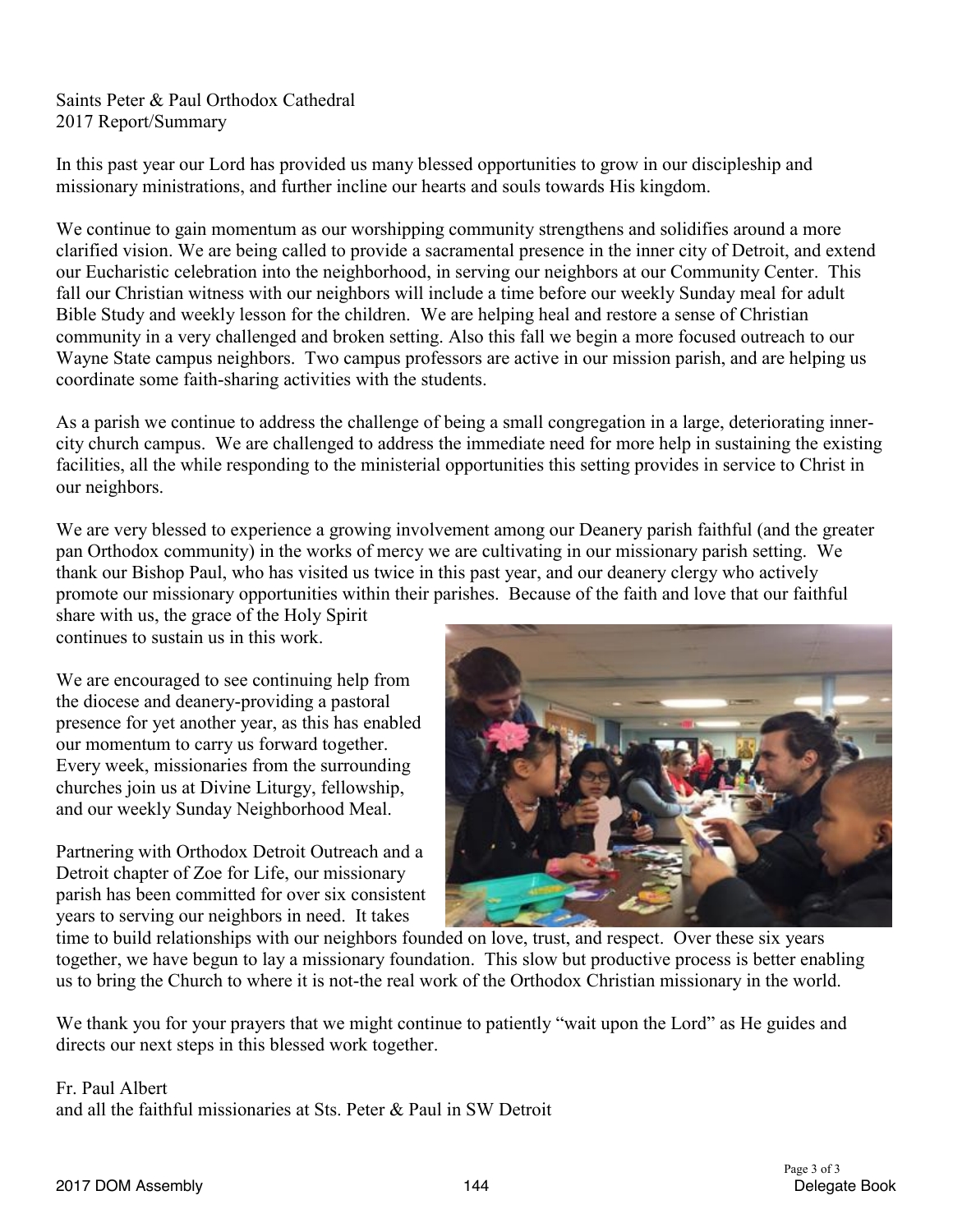| <b>Parish Name and Address</b>                                                                                                                                                                                                                                                                                                                                                                      | Photo |  |
|-----------------------------------------------------------------------------------------------------------------------------------------------------------------------------------------------------------------------------------------------------------------------------------------------------------------------------------------------------------------------------------------------------|-------|--|
| <b>St. Demetrius Orthodox Church</b>                                                                                                                                                                                                                                                                                                                                                                |       |  |
|                                                                                                                                                                                                                                                                                                                                                                                                     |       |  |
|                                                                                                                                                                                                                                                                                                                                                                                                     |       |  |
| <b>Clergy</b>                                                                                                                                                                                                                                                                                                                                                                                       |       |  |
| Archpriest Fr. Dusan Koprivica                                                                                                                                                                                                                                                                                                                                                                      |       |  |
| <b>Committees/Societies</b>                                                                                                                                                                                                                                                                                                                                                                         |       |  |
| Sisterhood                                                                                                                                                                                                                                                                                                                                                                                          |       |  |
| <b>Since September 2016</b>                                                                                                                                                                                                                                                                                                                                                                         |       |  |
| Highlights of Top Three Activities                                                                                                                                                                                                                                                                                                                                                                  |       |  |
| Relay for Life 24 Hour Cancer walk                                                                                                                                                                                                                                                                                                                                                                  |       |  |
| Prison to Paradise Bus Tours (Part of Pure Michigan Tours)                                                                                                                                                                                                                                                                                                                                          |       |  |
| 40 Days for Life prayer vigil in front of Planned Parenthood abortion clinic                                                                                                                                                                                                                                                                                                                        |       |  |
|                                                                                                                                                                                                                                                                                                                                                                                                     |       |  |
| Outreach and Charitable Activities                                                                                                                                                                                                                                                                                                                                                                  |       |  |
|                                                                                                                                                                                                                                                                                                                                                                                                     |       |  |
| Sent one missionary OCF to Vashon Island, WA, All Merciful Sao Monastery<br>Raised another \$10,000 for Sts. Peter and Paul Cathedral, restricted fund for priest salary budget,<br>Sent Mission team to ODO, help feed the poor<br>Helped out with St. Mark Christmas Basket event<br>Cooked a Christmas meal, made Christmas basket for Students at Jackson High School who lost<br>their parents |       |  |
| Major Challenges Faced                                                                                                                                                                                                                                                                                                                                                                              |       |  |
|                                                                                                                                                                                                                                                                                                                                                                                                     |       |  |
| Getting Sunday school teachers                                                                                                                                                                                                                                                                                                                                                                      |       |  |
| Getting more people involved in Saturday vespers                                                                                                                                                                                                                                                                                                                                                    |       |  |
|                                                                                                                                                                                                                                                                                                                                                                                                     |       |  |
|                                                                                                                                                                                                                                                                                                                                                                                                     |       |  |
| Upcoming Special Events/Anniversaries - September 2017 to August 2018                                                                                                                                                                                                                                                                                                                               |       |  |
| Help out with ODO<br>Help out with St. Mark's Christmas Baskets<br>"Raise the Floor:" Fund raiser to place new floor at Sts, Peter and Paul Basement hall for ODO                                                                                                                                                                                                                                   |       |  |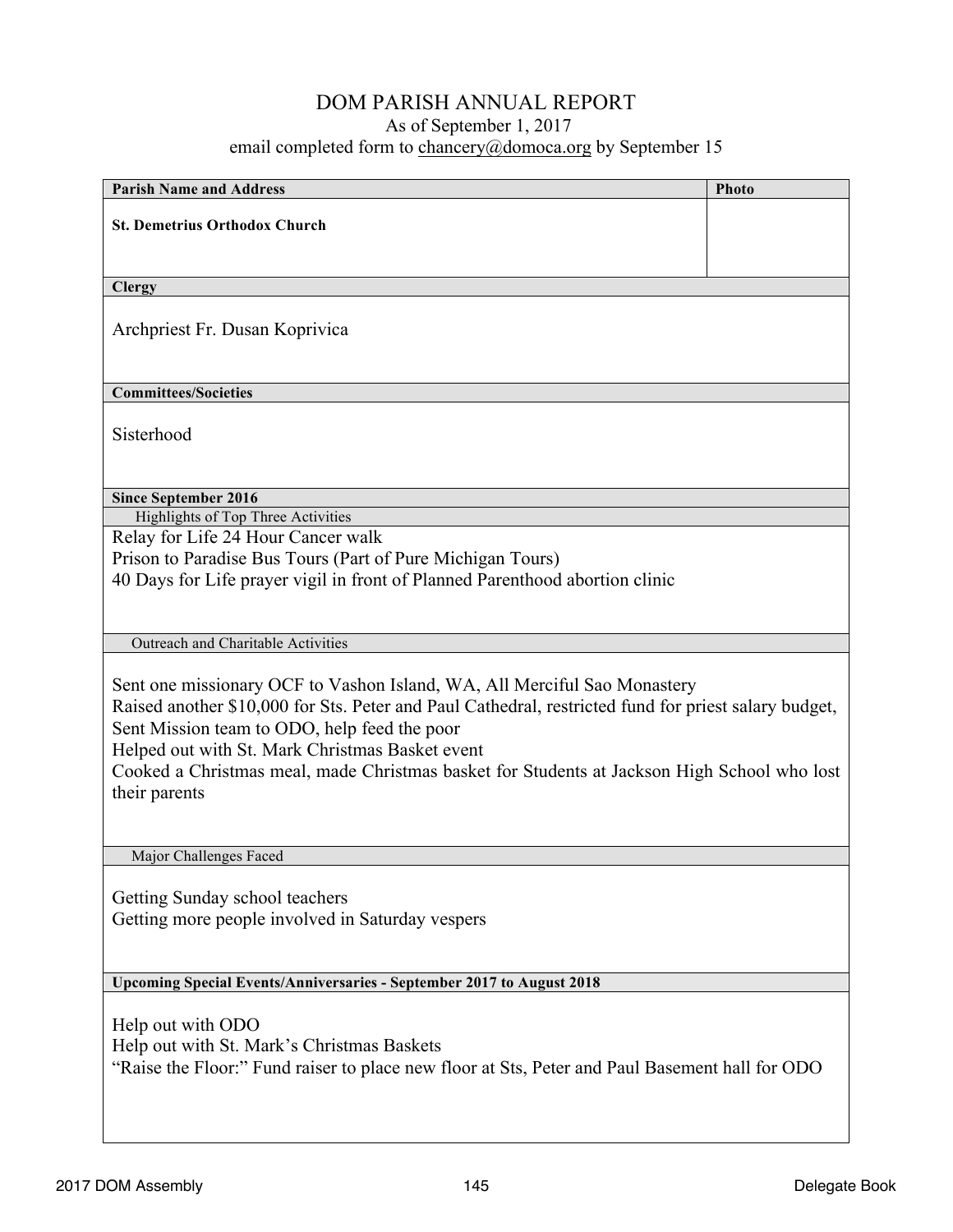|                                                             | As of<br>September 1,<br>2015                       | As of<br>September 1,<br>2016                | As of<br>September 1,<br>2017                       |
|-------------------------------------------------------------|-----------------------------------------------------|----------------------------------------------|-----------------------------------------------------|
| <b>Supporting Membership Count</b>                          | 49                                                  | 48                                           | 48                                                  |
|                                                             | September<br><b>2014 thru</b><br><b>August 2015</b> | September<br><b>2015 thru</b><br>August 2016 | September<br><b>2016 thru</b><br>August 2017        |
| <b>Average Sunday Divine Liturgy</b><br><b>Attendance</b>   | 52                                                  | 58                                           | 55                                                  |
| <b>Average Sunday Divine Liturgy</b><br><b>Communicants</b> | 40                                                  | 50                                           | 48                                                  |
| <b>Average Saturday Vigil/Vespers</b><br><b>Attendance</b>  | 6                                                   | 6                                            | 5                                                   |
| <b>Number of Catechumens</b>                                | 1                                                   | $\overline{2}$                               | 3                                                   |
|                                                             | September<br><b>2014 thru</b><br><b>August 2015</b> | September<br>2015 thru<br>August 2016        | September<br><b>2016 thru</b><br><b>August 2017</b> |
| <b>Baptisms</b>                                             | 1                                                   | 3                                            | 1                                                   |
| <b>Funerals</b>                                             | 5                                                   | 12                                           | 6                                                   |
| <b>Marriages</b>                                            | $\boldsymbol{0}$                                    | 1                                            | $\mathbf{1}$                                        |
| <b>Receptions into Orthodoxy</b>                            | 1                                                   | 3                                            | 1                                                   |
| <b>Church School/Number Enrolled</b>                        | 18                                                  | 20                                           | 22                                                  |
| <b>Adult Education/Number</b><br>Participating              | 12                                                  | 12                                           | 11                                                  |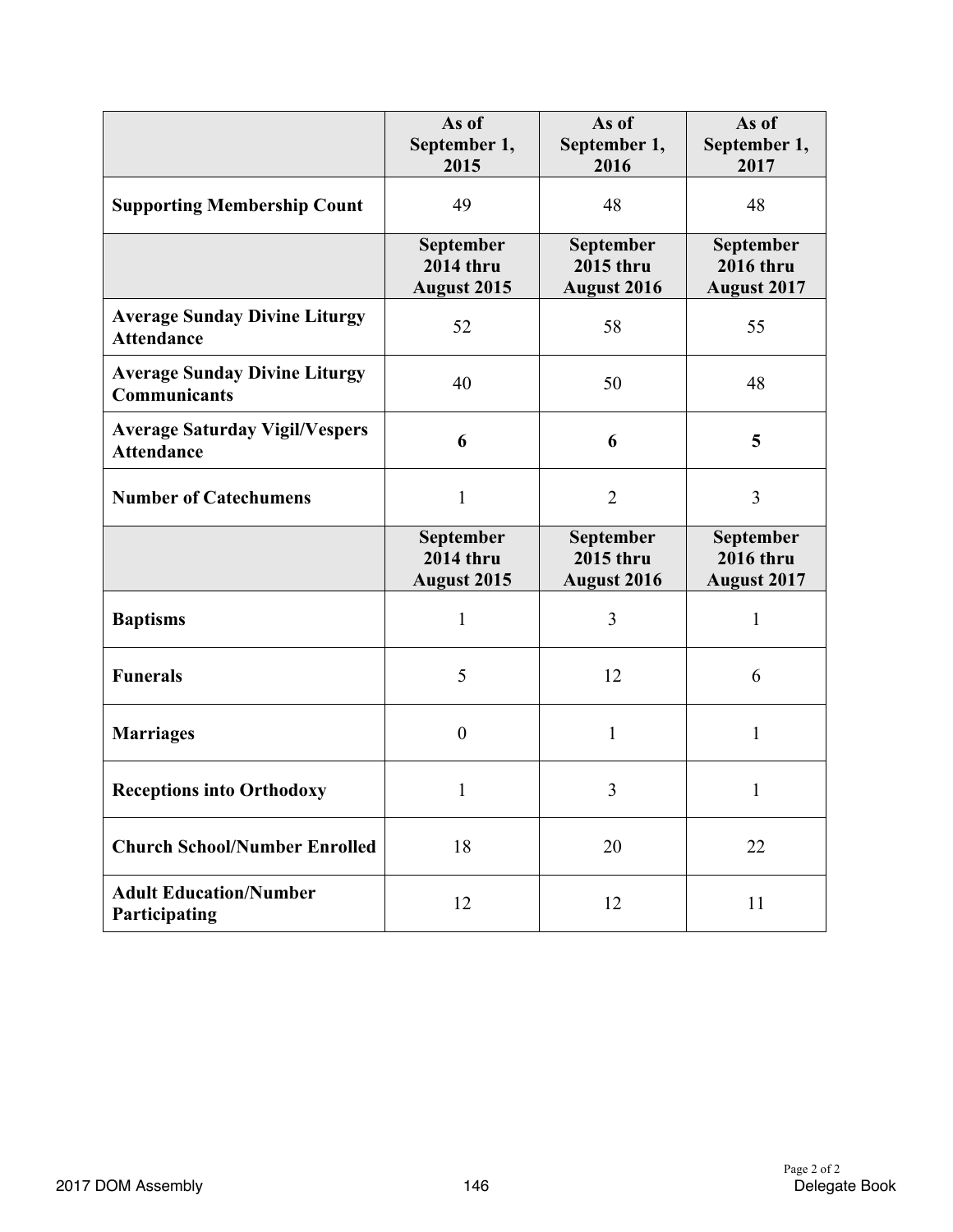#### **Parish Name and Address Photo**

**Holy Transfiguration Orthodox Church 36075 7 Mile Rd Livonia, MI 48152**



#### **Clergy**

V Rev. Archpriest Michael E. Butler Rev. Protodeacon Jacob Frimenko

#### **Committees/Societies**

Parish is organized on a ministry model with Pastoral & Parish Council oversight. In-house ministries include Parish Council, finance committee, youth group, church school, women's group, building & grounds, charitable outreach, choir, greeters, altar servers. Members are also actively involved with the Council of Orthodox Christian Churches of Detroit, Orthodox Christian Women of Detroit, the pan-Orthodox choir, Orthodox Detroit Outreach, the Fellowship of St Moses the Black, ZOE for Life.

#### **Since September 2016**

Highlights of Top Three Activities

Reception of a flood of inquirers, converts, and Orthodox moving to the area and joining the parish.

Completion of the new parking lot.

Hosting the annual clergy convocation in May.

Outreach and Charitable Activities

Regular financial support for, and lay participation in, the urban mission at SS Peter & Paul, Detroit.

Financial support for a missionary priest in Africa through IOCC, an orphan boy at St Innocent Orphanage in Mexico, missionary work in Guatemala, and the Ugandan Children's Fund. Provided tuition, books and monthly stipend for a seminarian family at St Tikhon's.

Annual Christmas family project through Livonia Goodfellows organization.

Major Challenges Faced

Assimilating new members, of which there have been many in the past year. Establishing new ministry opportunities.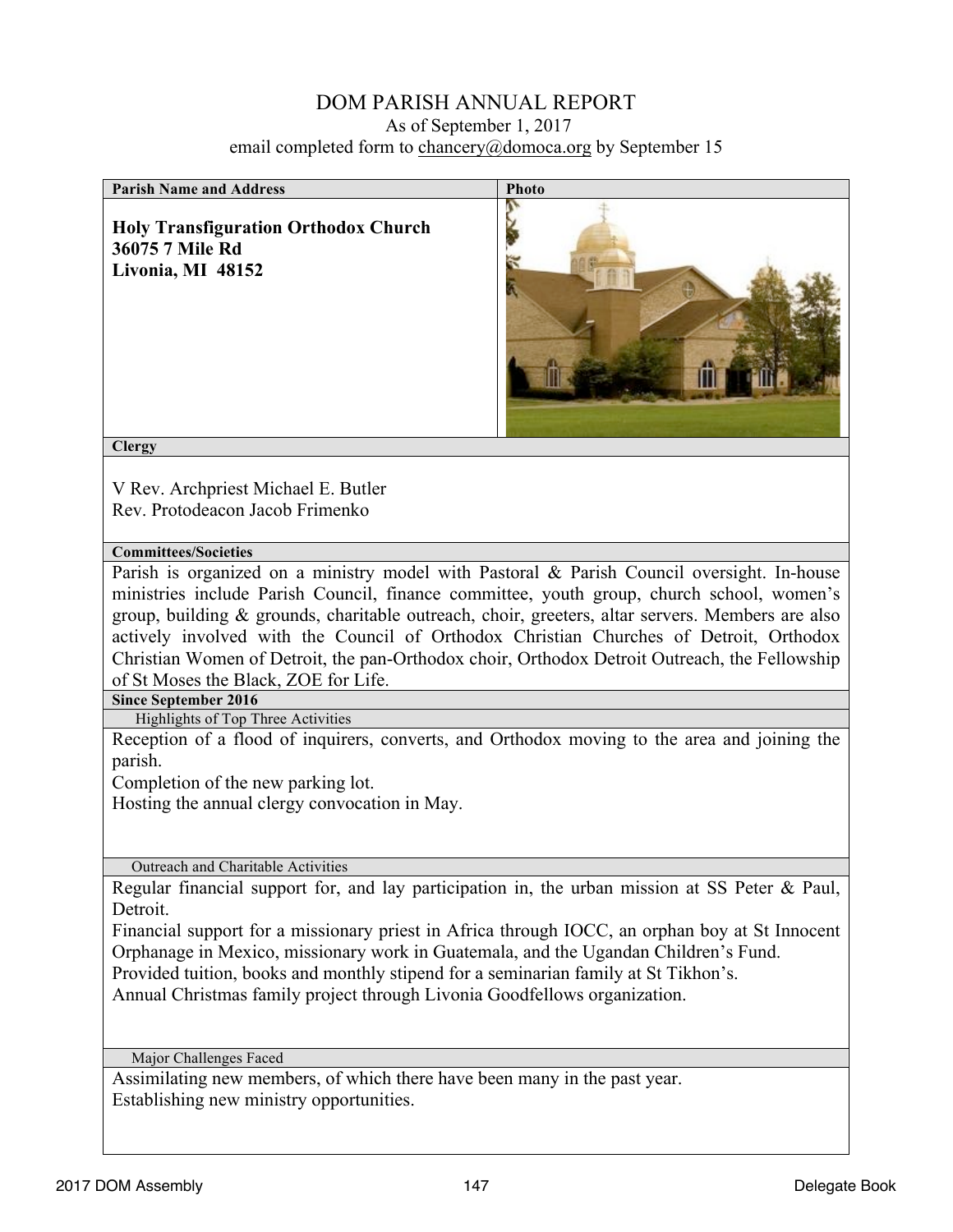**Upcoming Special Events/Anniversaries - September 2017 to August 2018** 23 Nov 2017, 20<sup>th</sup> anniversary of ordination for Protodeacon Jacob Frimenko. 6 Aug 2018,  $30<sup>th</sup>$  anniversary of the parish.

|                                                             | As of<br>September 1,<br>2015                       | As of<br>September 1,<br>2016                       | As of<br>September 1,<br>2017                       |
|-------------------------------------------------------------|-----------------------------------------------------|-----------------------------------------------------|-----------------------------------------------------|
| <b>Supporting Membership Count</b>                          | 153                                                 | 162                                                 | 184                                                 |
|                                                             | September<br><b>2014 thru</b><br><b>August 2015</b> | September<br><b>2015 thru</b><br><b>August 2016</b> | September<br><b>2016 thru</b><br><b>August 2017</b> |
| <b>Average Sunday Divine Liturgy</b><br><b>Attendance</b>   | 135                                                 | 130                                                 | 145                                                 |
| <b>Average Sunday Divine Liturgy</b><br><b>Communicants</b> | 110                                                 | 115                                                 | 125                                                 |
| <b>Average Saturday Vigil/Vespers</b><br><b>Attendance</b>  | 23                                                  | 29                                                  | 28                                                  |
| <b>Number of Catechumens</b>                                | 3                                                   | 5                                                   | 22                                                  |
|                                                             | September<br><b>2014 thru</b><br><b>August 2015</b> | September<br>2015 thru<br><b>August 2016</b>        | September<br><b>2016 thru</b><br><b>August 2017</b> |
| <b>Baptisms</b>                                             | 5                                                   | 6                                                   | $\overline{7}$                                      |
| <b>Funerals</b>                                             | 5                                                   | 3                                                   | $\tau$                                              |
| <b>Marriages</b>                                            | $\overline{2}$                                      | $\overline{2}$                                      | 1                                                   |
|                                                             |                                                     |                                                     |                                                     |
| <b>Receptions into Orthodoxy</b>                            | 3                                                   | $\overline{4}$                                      | 1                                                   |
| <b>Church School/Number Enrolled</b>                        | 35                                                  | 34                                                  | 54                                                  |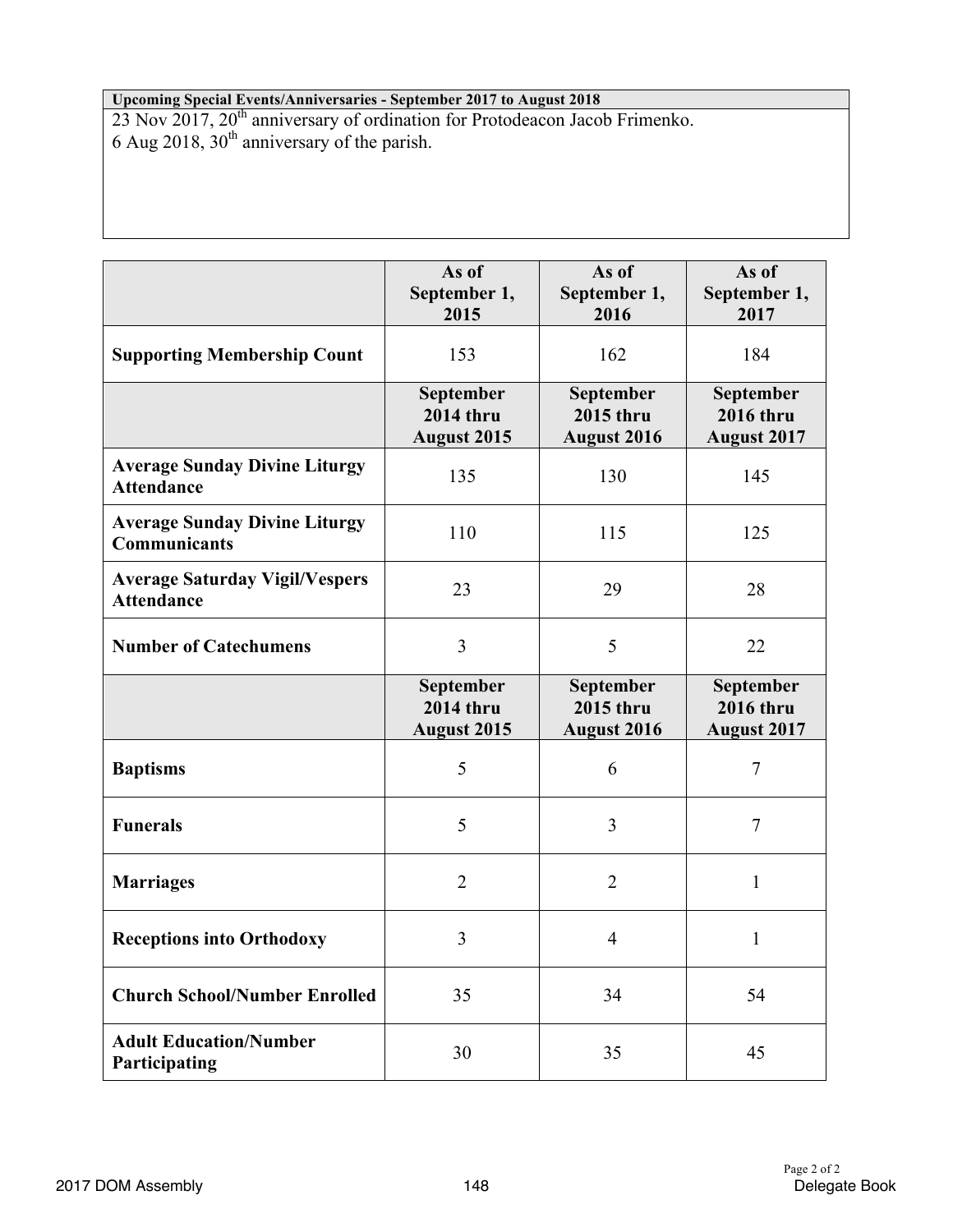| Parish<br>Name and<br><b>Address</b>                                                                                                                                                                                                                  | <b>Photo</b>                                                                                                   |
|-------------------------------------------------------------------------------------------------------------------------------------------------------------------------------------------------------------------------------------------------------|----------------------------------------------------------------------------------------------------------------|
| <b>St. Mark</b><br>Orthodox<br>church<br><b>400 West</b><br>Hamlin<br>Road<br>Rochester<br>Hills, MI<br>48307<br><b>Photo:</b><br>"O Lord,<br>crown<br>them<br>with<br><b>Glory</b><br>and<br>Honor"<br>Recent<br>parish<br>wedding.<br><b>Clergy</b> |                                                                                                                |
|                                                                                                                                                                                                                                                       | Very Reverend Andrew Yavornitzky                                                                               |
| <b>Committees/Societies</b>                                                                                                                                                                                                                           |                                                                                                                |
|                                                                                                                                                                                                                                                       | Parish Council, Men's fellowship, Prayer Shawl Ministry, Church School                                         |
| <b>Since September 2016</b>                                                                                                                                                                                                                           |                                                                                                                |
|                                                                                                                                                                                                                                                       | Highlights of Top Three Activities                                                                             |
|                                                                                                                                                                                                                                                       | Another record breaking distribution for the Christmas food baskets,                                           |
|                                                                                                                                                                                                                                                       | Weekly food distributions now reach 8 to 10 families, including 25 children                                    |
|                                                                                                                                                                                                                                                       | Monthly meals for 60 -120 guests at Ss. Peter and Paul Cathedral with Orthodox Detroit Outreach                |
|                                                                                                                                                                                                                                                       | Outreach and Charitable Activities                                                                             |
|                                                                                                                                                                                                                                                       | Prayer Shawl Ministry, Love Thy Neighbor weekly food distribution and school tutoring, Regular Orthodox        |
|                                                                                                                                                                                                                                                       | Detroit Outreach meal services at Ss. Peter and Paul Cathedral, Christmas Food basket and gift deliveries, the |
|                                                                                                                                                                                                                                                       | Mission to Southwest Detroit at Ss. Peter and Paul Cathedral, pillowcase dresses for African school girls      |

Major Challenges Faced

Being faithful and being real in Christ.